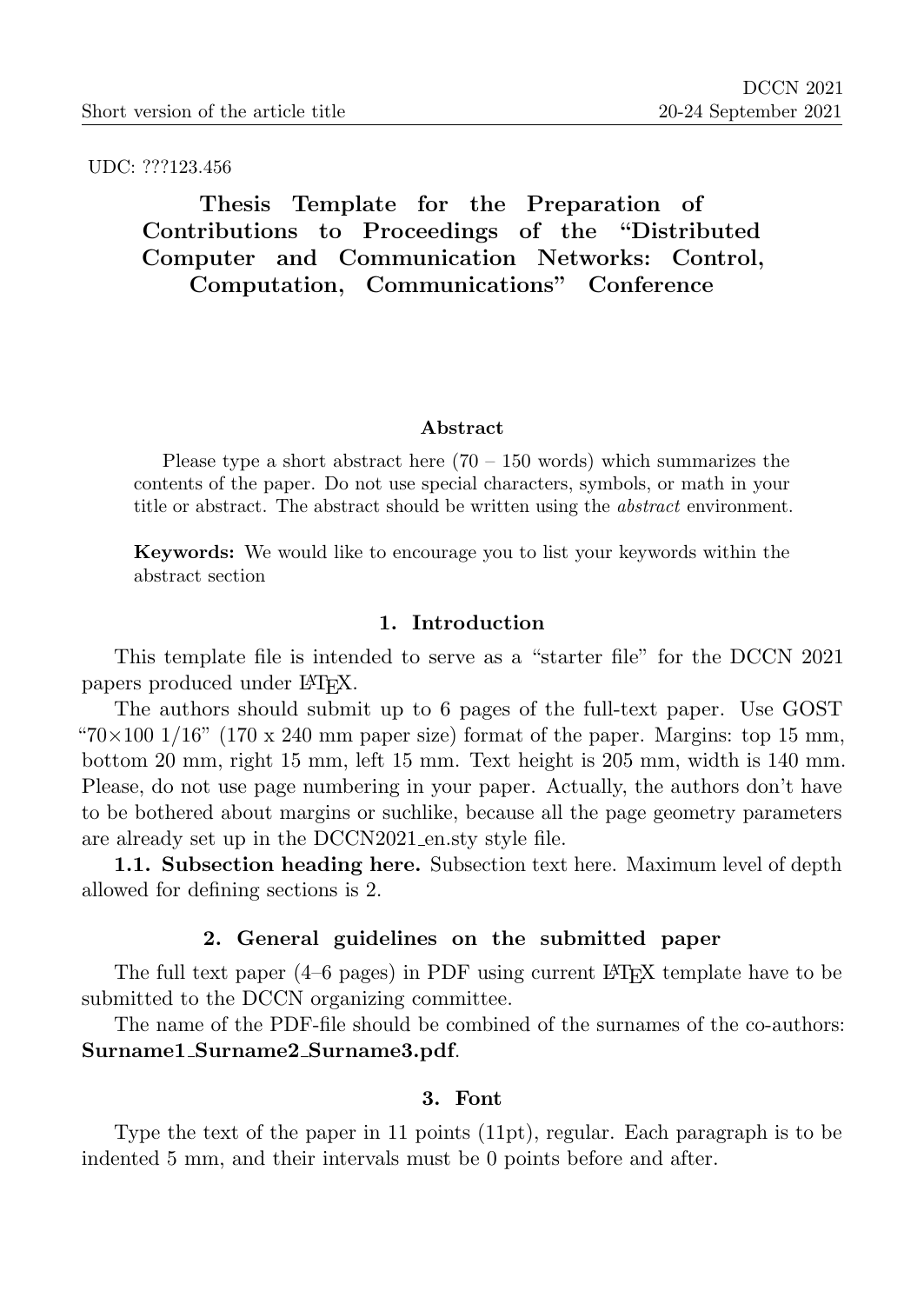#### 4. Mathematical formulae and references

To make references to mathematical expressions, it is recommended to use LAT<sub>EX</sub> mechanism. For example, the formula given below

$$
P(n,t) = \frac{\partial^n B(t)}{\partial t^n} \tag{1}
$$

can be referred as (1).

#### 5. Theorems and proofs

Theorems are defined like follows

Theorem 1. Text of the theorem.

Proof. Proof of Theorem 1. If using such reference, you need to recompile your paper with L<sup>AT</sup><sub>EX</sub> twice.

Corollary 1. Corollary to theorem 1

Lemmas are defined like follows

Lemma 1. Text of the lemma.

Examples are defined like follows

Example 1. Text of the example.

Remark 1. All LAT<sub>EX</sub> theorem-like environments can be defined as unnumbered, by using the \* symbol. For instance, \begin{remark\*}...\end{remark\*}.

#### 6. Figures and tables

Figures should be provided in PDF or EPS format. Raster pictures have to be made with maximal resolution (minimal 600 dots per inch).

Below is an example of a table (see table 1) with the title, formatted with the use of \caption.

The figures and tables must be numbered, have a self-contained caption and referred in the main text. Figure and table captions are placed below the object and centered. Also, avoid placing figures and tables before their first mention in the text. Use the abbreviation "Fig." even at the beginning of a sentence.

The authors are recommended not to use characters smaller than 9 points (9pt) in figures. Do not use abbreviations in the titles unless they are unavoidable.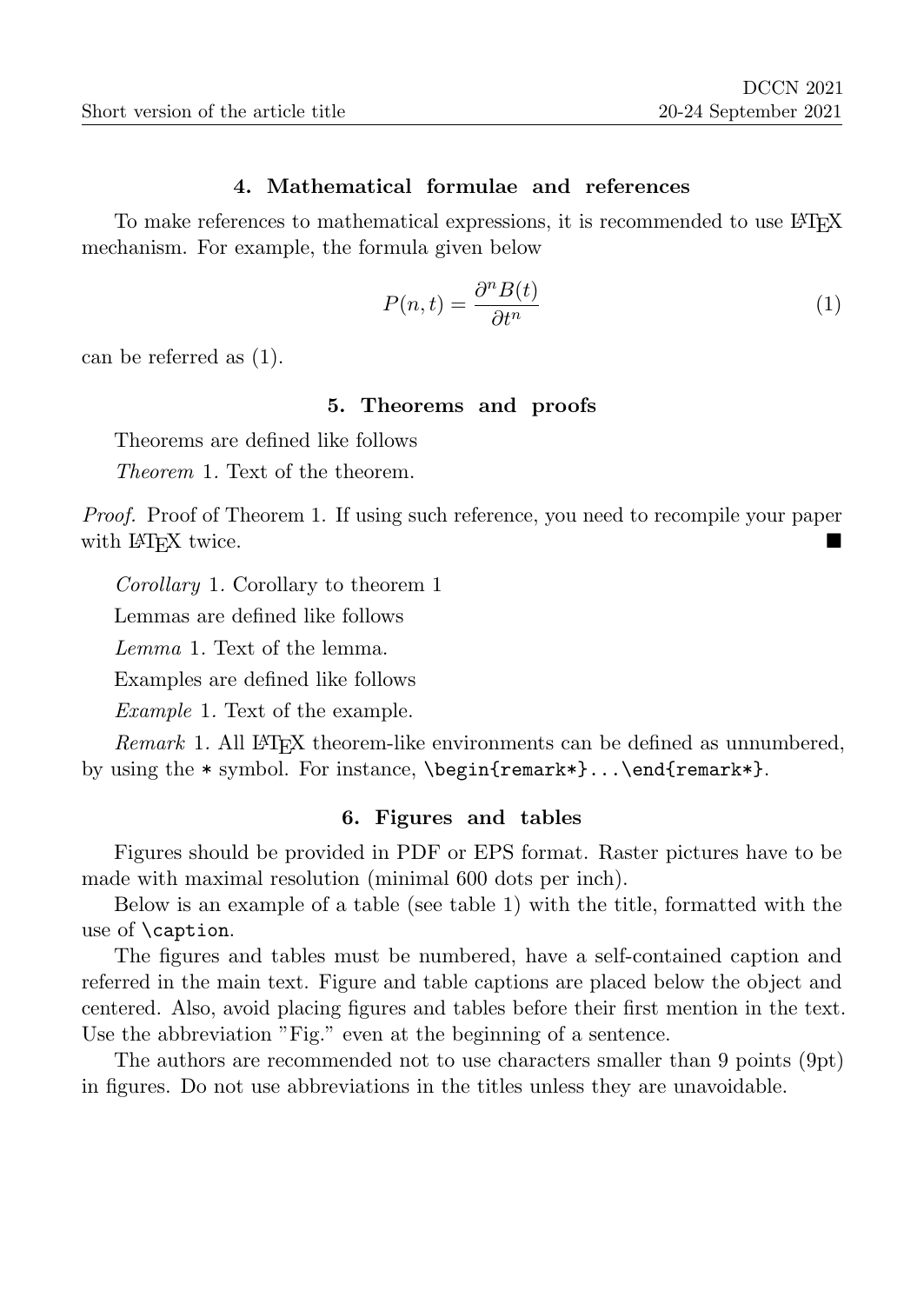

Fig. 1. Figure example

| Parameter                        | Т     | Ε     | %<br>Δ. | Parameter                             | Т     | Е     | %   |
|----------------------------------|-------|-------|---------|---------------------------------------|-------|-------|-----|
| $\rho_1^{(1)}$                   | 0,187 | 0,194 | 3,7     | $\left( 2\right)$<br>$\rho_{\hat{1}}$ | 0,127 | 0,120 | 5,6 |
| $\rho_2^{(1)}$                   | 0,073 | 0,072 | 1,4     | $\rho_2^{(2)}$                        | 0,052 | 0,053 | 1,9 |
| (1)<br>$\rho_{\grave{\text{3}}}$ | 0,148 | 0,147 | 0,7     | (2)<br>$\rho_{\hat{3}}$               | 0,103 | 0,103 | 0,0 |
| (1)<br>$\rho_{4}$                | 0,036 | 0,036 | 0,0     | $\left( 2\right)$<br>$\rho_{4}^{}$    | 0,026 | 0,027 | 3,7 |
| $\overline{C^{(1)}}$             | 0,479 | 0,476 | 0,6     | $\overline{C^{(2)}}$                  | 0,656 | 0,640 | 2,5 |
| $C_1^*$                          | 0,341 | 0,339 | 0.6     | $C_3^*$                               | 0,323 | 0,329 | 1,8 |
| $C_2^*$                          | 0,296 | 0,298 | 0,7     | $C_4^*$                               | 0,286 | 0,286 | 0,0 |

Table 1. Table example

### 7. List of references

The full list of references should be placed at the end of the paper in a separate section. Citations inserted in the text should use square brackets and the ordinal number of the item. To cite a paper one should use the \cite command. List the references according to the order of their appearance in the text.

The bibliography can be placed either using bibtex, or the thebibliography environment.